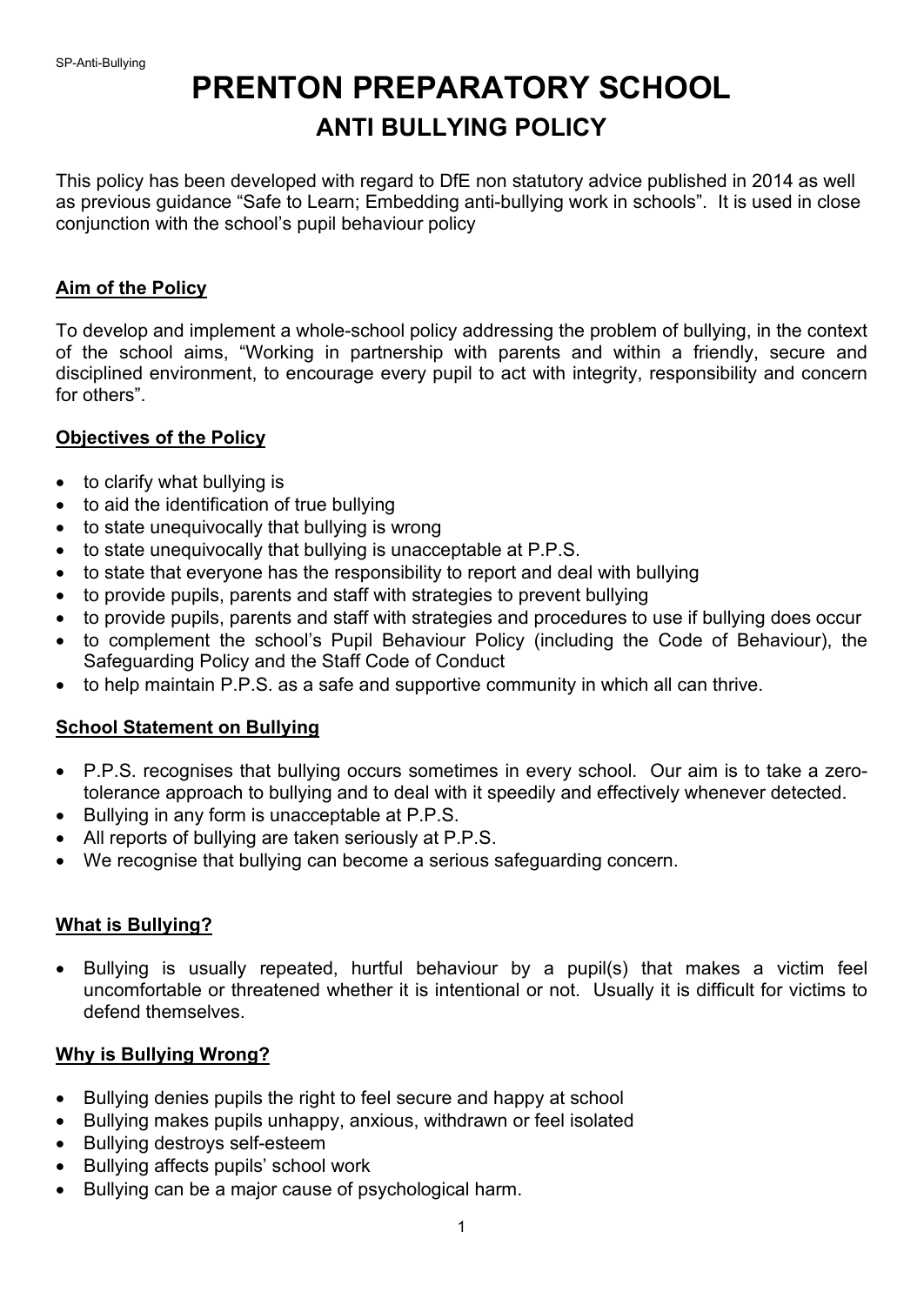# **What Constitutes Bullying?**

#### **Physical Bullying**

• Hitting, kicking, taking belongings, using missiles, biting, pushing, knocking out of the way, intimidation, threatening gestures.

#### **Verbal Bullying**

• Verbal insults, swearing, name calling, teasing, threats, racist, religious, cultural or gender abuse.

#### **Indirect/Emotional Bullying**

• Spreading rumours, exclusion, tormenting, being unfriendly, deliberate silence.

# **In What School Context Does Bullying Occur?**

*(It is recognised that bullying outside P.P.S. can have an impact on bullying in school).*

#### **Common risk times when bullying may occur are:**

- before school in the front of the building or in the Early Care
- in between lessons around the school
- at lunchtimes in the classrooms
- at lunch breaks in the playground
- at games
- on the way to games
- on school outings or trips
- in after school care
- cyber-bullying via e-mail, text message or chat rooms (see also Anti Cyber-bullying Policy)

# **Some characteristics of those who bully are:**

- an aggressive approach to dealing with problems
- a feeling of inadequacy
- poor self-esteem
- an inability to fit in with other pupils
- selfishness expecting others to do what they want
- an experience of difficulties at home
- an insensitivity to others
- physical strength
- a lack of real friends
- being easily led and dominated by others
- a need to gain attention.

# **Some characteristics of those who are victims of bullying are:**

- a lack of friends
- physical difference of some kind
- intellectual difference of some kind
- religious, cultural or racial difference
- a lack of self-confidence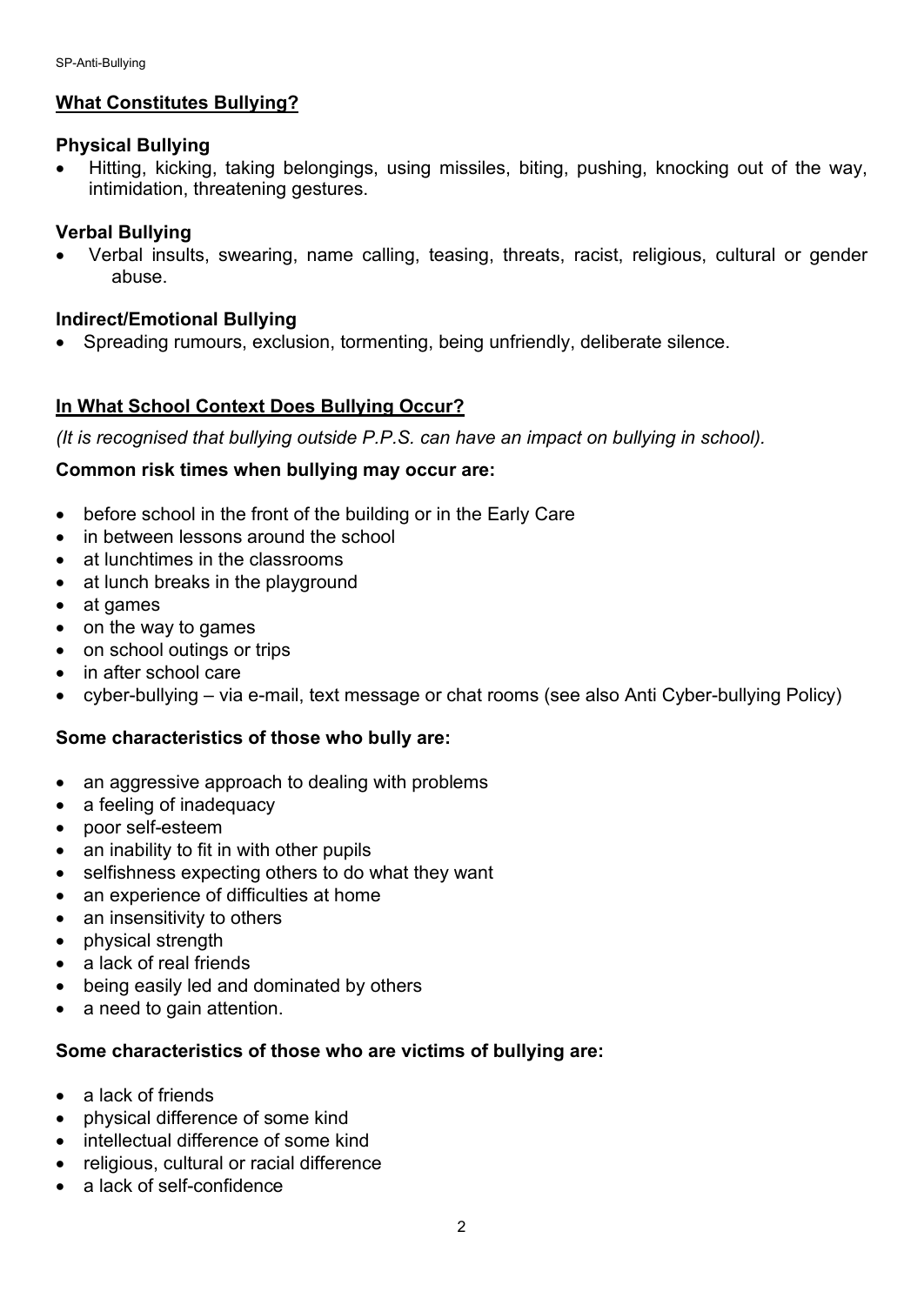SP-Anti-Bullying

- shyness of timidity of nature
- an inability to fit in with other pupils
- unusual or inappropriate behaviour
- an experience of over-protection at home
- the need to bully others
- a need to gain attention
- being new to the school.

# **Bullying can be perpetuated by:**

- difficulties in supervising all areas of school at all times
- inadequate supervision by teachers and supervisors
- adult reluctance to be involved
- an inconsistency in the way it is dealt with
- a culture of silence where pupils are afraid to speak up for fear of being a "grass" or receiving retaliation
- pupil reluctance to be involved in stopping it to protect themselves
- a lack of awareness of the Code of Behaviour.

# **Dealing With Incidents of Bullying**

P.P.S. will take seriously and follow up any report of bullying, if and when incidents are reported. Little can be done if staff members are not made aware of the situation or find out long after the problem has got out of hand. Bullying can only be dealt with effectively if specific names, times and places are given.

It is vital that an environment is created in which all pupils feel comfortable to bring their concerns to staff members, rather than fear that nothing will be done or that it will make the situation worse. Pupils can bring their concerns to staff members who will consider the problem and decide the appropriate course of action to take depending on the circumstances.

A bullying incident should be treated as a child protection concern when there is reasonable cause to believe that a child is suffering or likely to suffer significant harm

# **What Should Pupils Do If They Feel They Are Being Bullied?**

- tell an adult (e.g. a teacher, the Headteacher, a lunchtime supervisor or a parent)
- tell a friend about it
- try to stay away from the bully(ies) rather than react physically
- try to show that they take no notice of the bully(ies)

# **What Should Parents Do If They Feel Their Child Is Being Bullied?**

- look out for common signs of bullying (unwillingness to go to school, anxiety, emotional distress, lack of appetite, sudden illness, becoming withdrawn, deterioration of school work, inability to sleep, regular loss of possessions, unexplained physical injury);
- ask their child directly if he/she is being bullied
- listen to their child without passing judgment or jumping to conclusions
- take seriously the problem expressed by their child
- discourage their child from reacting physically or verbally in a manner that might make things worse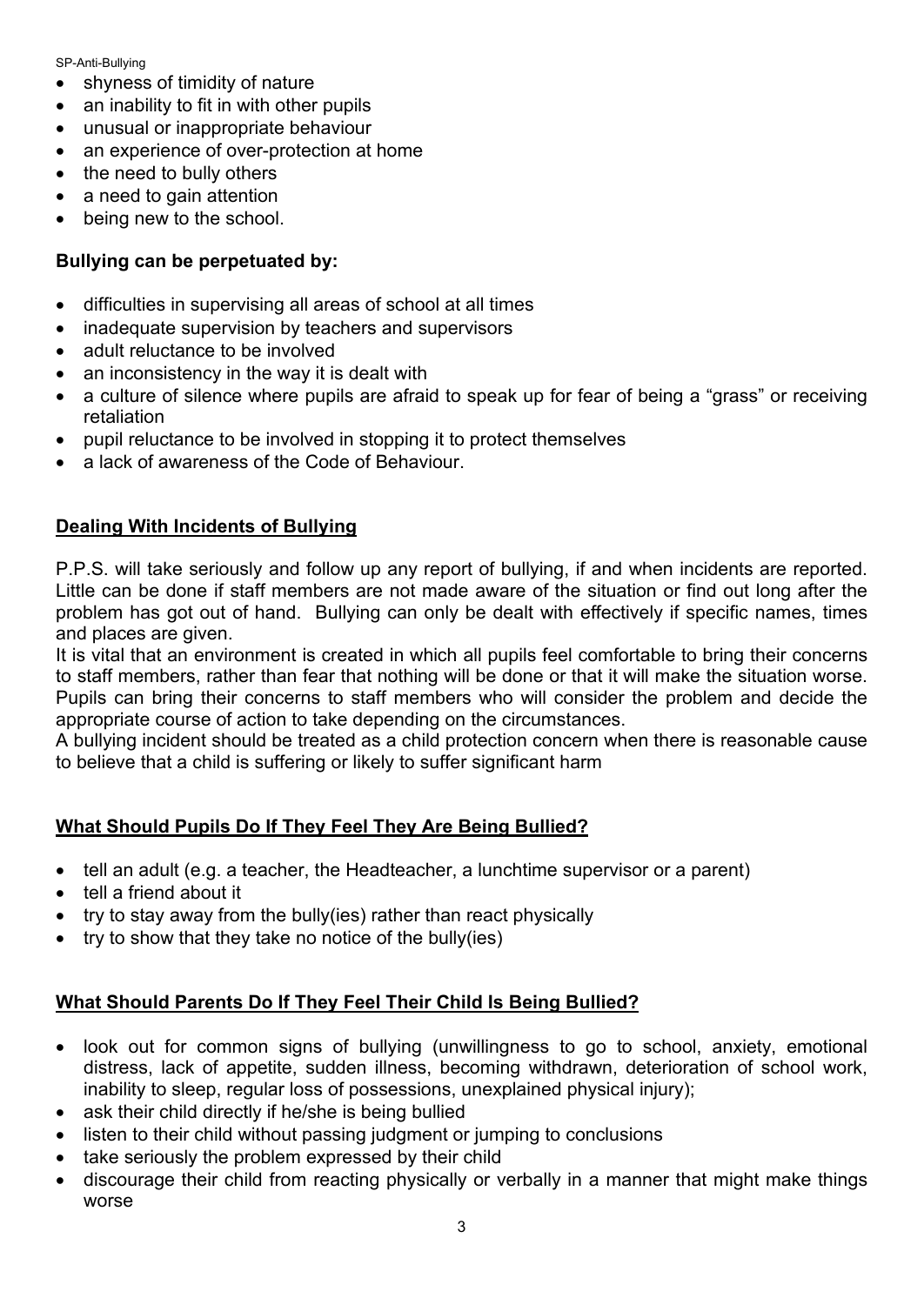SP-Anti-Bullying

- help their child develop non-aggressive, assertive strategies to cope in a bullying situation
- keep a written record of events that cause concern
- contact their child's Form Teacher in the first instance (the Form Teacher will consult other staff where necessary)
- accept the advice of the school and support the measures it take to deal with the problem
- contact the Headteacher if, over time, their concerns about bullying have not been adequately addressed.

# **What Should Staff Members Do If The Bullying Is Reported Or Observed?**

- listen to the pupil or parent reporting the bullying
- take seriously the pupil or parent reporting the bullying
- take seriously the pupil or parent concerns and assure him/her that they will be addressed
- agree with the victim or parent the likely course of action that will be taken
- consult the Form Teacher in the first instance
- the Form Teacher will initiate the course of action
- the Form Teacher will inform the Headteacher and together a strategy to address the pupil or parent concerns will be decided upon

# **How Will The Bullying Be Addressed?**

- the incident or concerns will be investigated
- the pupil being bullied, alleged bully(ies) and other possible witnesses will be interviewed separately
- other staff members will be canvassed
- the extent of the bullying will be discerned
- the parents of the victim will be informed about the outcome of the investigation and any further action that will be taken
- appropriate action to protect the victim will be taken
- appropriate action to ensure the bully understand that his/her actions are unacceptable and to stop further bullying will be taken
- if appropriate, the parents of the pupil responsible for the bullying will be contacted
- if appropriate, the victim and the bully will be interviewed together, the problem will be discussed and reconciliation attempted
- the Headteacher will be informed about persistent bullying, further action taken and will become involved when he deems it necessary
- all reports of bullying, all investigations, contact with parents and action taken will be recorded in pupil files under the section 'Incidents'.

# **What Action Will Be Taken To Help The Victim?**

- the victim's concerns will be taken seriously
- he/she will be reassured that it is not his/her fault
- he/she will be reassured that something will be done about it
- advice will be given about avoiding the bully, dealing with any incidents of bullying in an assertive but non-aggressive manner
- if necessary, advice will be given about how to relate to other pupils or change behaviour that might encourage bullying.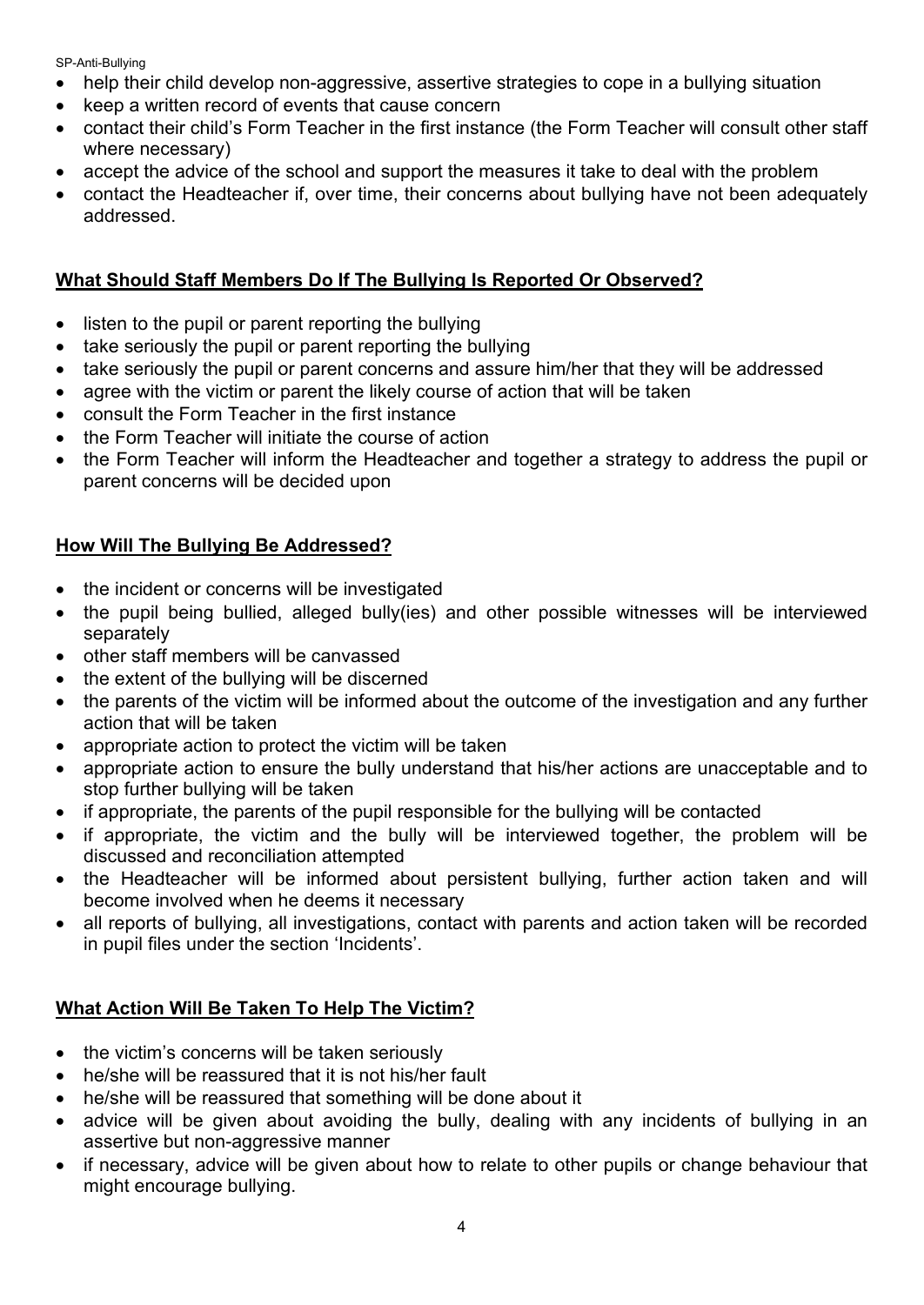# **What Action Will Be Taken To Deal With The Bully?**

- The bully's(ies') behaviour will be taken seriously
- Unambiguous disapproval of his or her actions will be communicated and dealt with in a nonaggressive or non-humiliating manner
- his/her behaviour will be discussed, allowing him/her time to reflect on what he/she has done
- he/she will be encouraged to substitute positive attitudes and behaviour for his/her destructive, bullying actions
- he/she will be told to avoid being in the vicinity of the victim or to act in a neutral way when close proximity in unavoidable
- a public or private apology will be made to the victim
- he/she will be praised for improved social behaviour
- if necessary, his/her parents will be informed and required to come to school to discuss the problem and support strategies to deal with it
- if he/she persists in bullying he/she may:
	- be isolated from other pupils
	- have privileges removed
	- be put on detention
	- be refused participation in school events
	- be excluded from school temporarily or on a permanent basis.
	- in the case of cyber-bullying the pupil will be excluded from the school's network unless closely supervised in lessons.

# **Monitoring Bullying**

- monitoring and follow-up of bullying must be regular and medium-term
- all staff will be alerted to true and serious incidents of on-going bullying and will monitor those involved as closely as possible, especially at the common risk times mentioned above
- particular, close monitoring of incidents of bullying and allegations of bullying will be monitored by the Form Teachers who are responsible for overseeing monitoring in the school
- the most sensitive cases will be closely monitored in consultation with the Headteacher
- A record of any allegations of bullying or actual incidents of bullying will be kept in the Parent Teacher meeting file for three years

# **Approaches at School to Prevent Bullying**

The school can help prevent bullying by:

- taking every opportunity to promote positively the ethos of the school as set out in the aims of the school, the Pupil Behaviour Policy and the Code of Behaviour, to promote consideration and respect for others
- making sure that the Pupil Behaviour Policy and the Code of Behaviour are promoted and adhered to
- using PSHE time to explore these policies and issues of social interaction
- using PSHE time to develop pupil self-confidence and assertiveness
- creating a positive environment in which positive behaviour and expectations are modeled by staff and in which pupils feel safe, able to report bullying
- providing adequate, consistent supervision at common risk times
- revisiting the policies and principles as a staff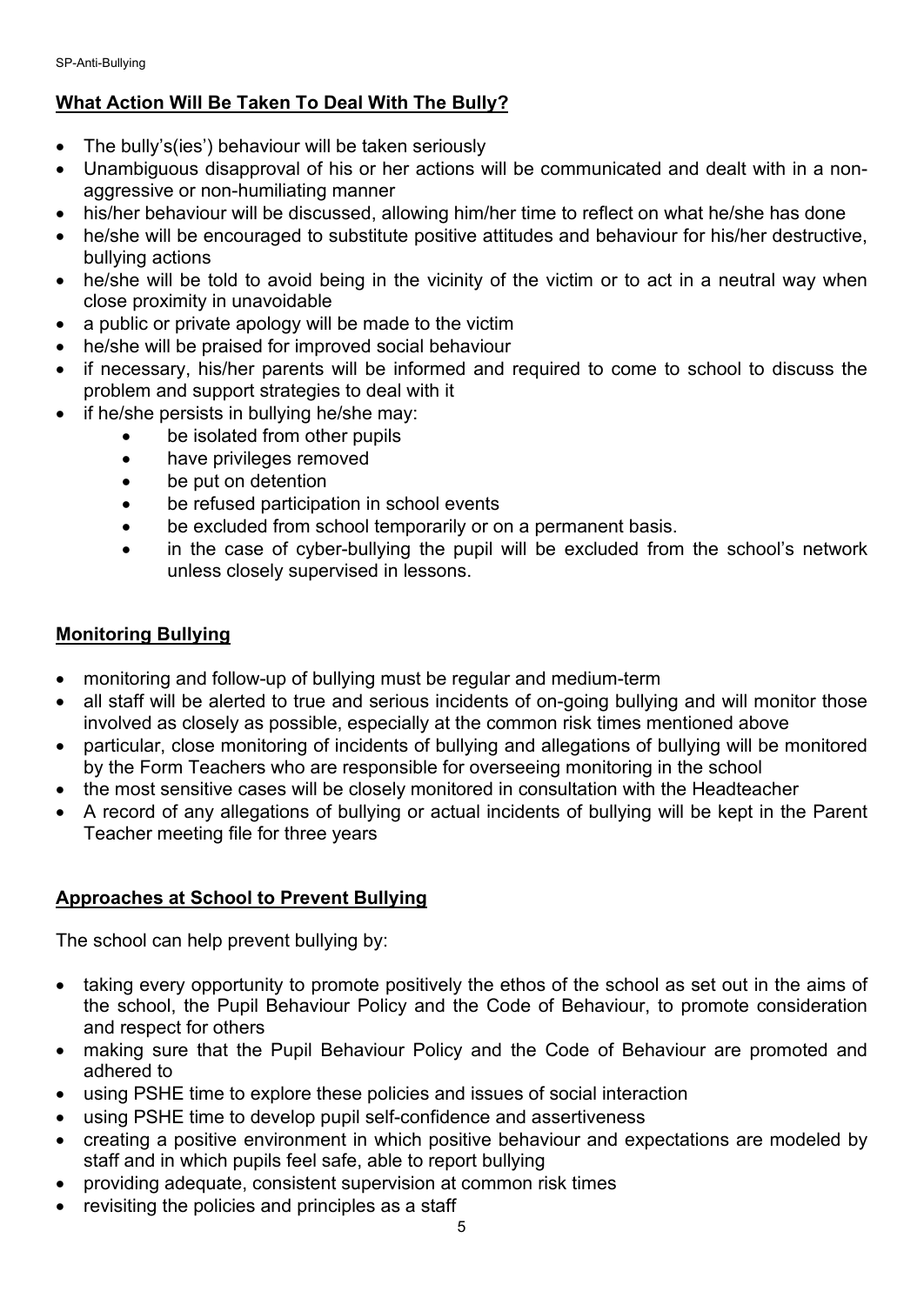SP-Anti-Bullying

• maintaining a positive and open partnership with parents

• staff training in anti-bullying takes place on a regular basis on Staff days and through INSET courses.

# **Approaches At Home To Prevent Bullying**

Parents at home can help prevent bullying by:

- modeling for their child examples of good relationships where aggression and selfishness are not seen to reap rewards
- providing and reinforcing clear, and consistent standards of behaviour for their child
- maintaining a predictable, regular routine of daily life
- teaching their child responsibility for self and others
- teaching their child respect and consideration for self and others
- teaching their child appropriate social skills and assertiveness
- supporting the school in its aims and its attempt to develop a positive, consistent and disciplined environment.

#### **Sanctions**

Although we anticipate that our behavior system works well through positivity and praise there may be occasional incidents where sanctions are required to deal with poor behaviour. In the case of serious or repeated issues, including bullying, the school will discuss the appropriate sanction with parents.

- loss of red marks / house points
- loss of break / lunch time playtimes
- be isolated from other pupils
- have privileges removed
- be put on detention, with work to be completed
- be refused participation in school events, including class trips
- in the case of cyber-bullying, exclusion from the school's network (unless closely supervised in lessons)
- be excluded from school temporarily or on a permanent basis

School keeps a record of serious behavioural issues and the sanctions imposed.

In the case of exclusions parents have the right of appeal in line with the school's complaints policy, Stage 2 and 3.

#### **Staff Training**

All staff have training on anti-bullying and behavior management via the Educare portal and informally in staff meetings and INSET days. Support is offered if necessary from a member of the SMT.